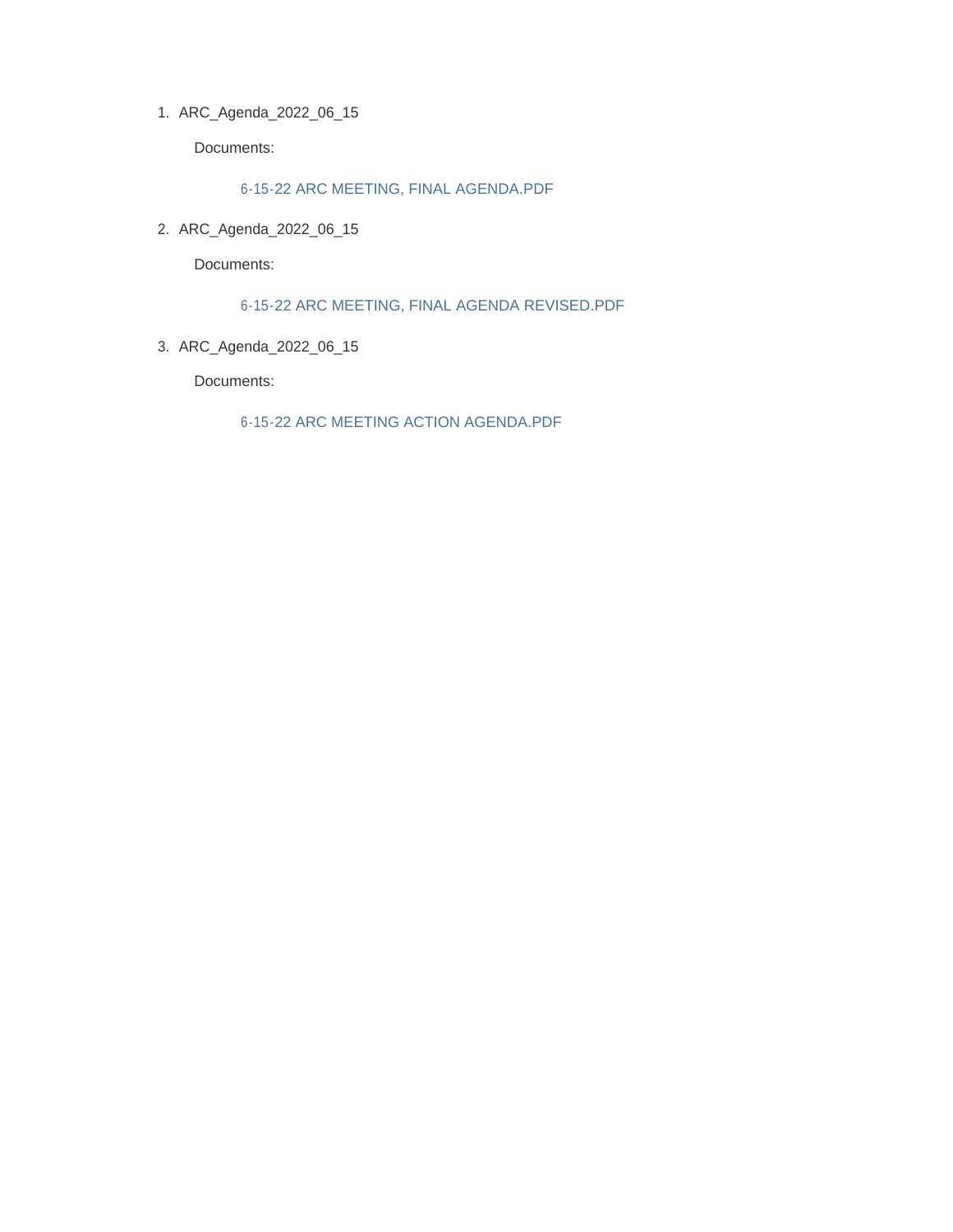# **ARCHITECTURAL REVIEW COMMITTEE FINAL AGENDA Regular Meeting**

# **Wednesday, June 15, 2022 7:00 pm Zoom Virtual Meeting Webinar ID: 846 0372 5052 Password: 5768541**

Please click the link below to join the webinar: [https://greenwichct.zoom.us/j/84603725052?pwd=bVpDelhRSHNEYWc3NnJiWmM3RU](https://greenwichct.zoom.us/j/84603725052?pwd=bVpDelhRSHNEYWc3NnJiWmM3RUdDQT09) dDQT09

Or iPhone one-tap: US: +16465189805,,84603725052#,,1#,5768541# or 8335480276,,84603725052#,,1#,5768541# (Toll Free)

Or Telephone: Dial(for higher quality, dial a number based on your current location): US: +1 646 518 9805 or 833 548 0276 (Toll Free) or 833 548 0282 (Toll Free) or 877 853 5257 (Toll Free) or 888 475 4499 (Toll Free)

### **I. Exterior Alteration reviews:**

- 1. **The Harbor, 2 Oneida Drive- Application PLPZ202200249** for Exterior Alteration review **for installation of a generator** on a property located at 2 Oneida Drive. in the R-6 zone. **View application [here](https://www.greenwichct.gov/DocumentCenter/View/31479/2-Oneida-Dr-generator-PLPZ202200249).**
- 2. **Greenwich Plaza, Inc., 2-28 Railroad Avenue, Application PLPZ202100104** for Exterior Alteration review **for demolition of existing theater building and construction of new 1-story structure for restaurant use, exterior alterations, landscaping, lighting, and outdoor dining area** on properties located at 2-28 Railroad Ave. in the CGBR zone. *Last reviewed 4-6-22 at which members Hein, Conte, Boldt; Cohen; Contadino; Krueger; and Pugliese were present.* **View updated plans [here.](https://www.greenwichct.gov/DocumentCenter/View/31480/2-28-Railroad-Ave-Gwich-Station-PLPZ202200104) View initial application [here](https://www.greenwichct.gov/DocumentCenter/View/29454/2-28-RR-Ave-PLPZ-202200104).**
- 3. **Greenwich Library, 101 West Putnam Ave. Application PLPZ202200258** for Exterior Alteration review **for re-landscaping of alcove between The Franklin Simon Building and The Peterson Wing on a property located at 101 West Putnam Avenue.** in the CGB zone. **View application [here](https://www.greenwichct.gov/DocumentCenter/View/31482/101-West-Putnam-Ave-Gwich-Library-PLPZ202200258).**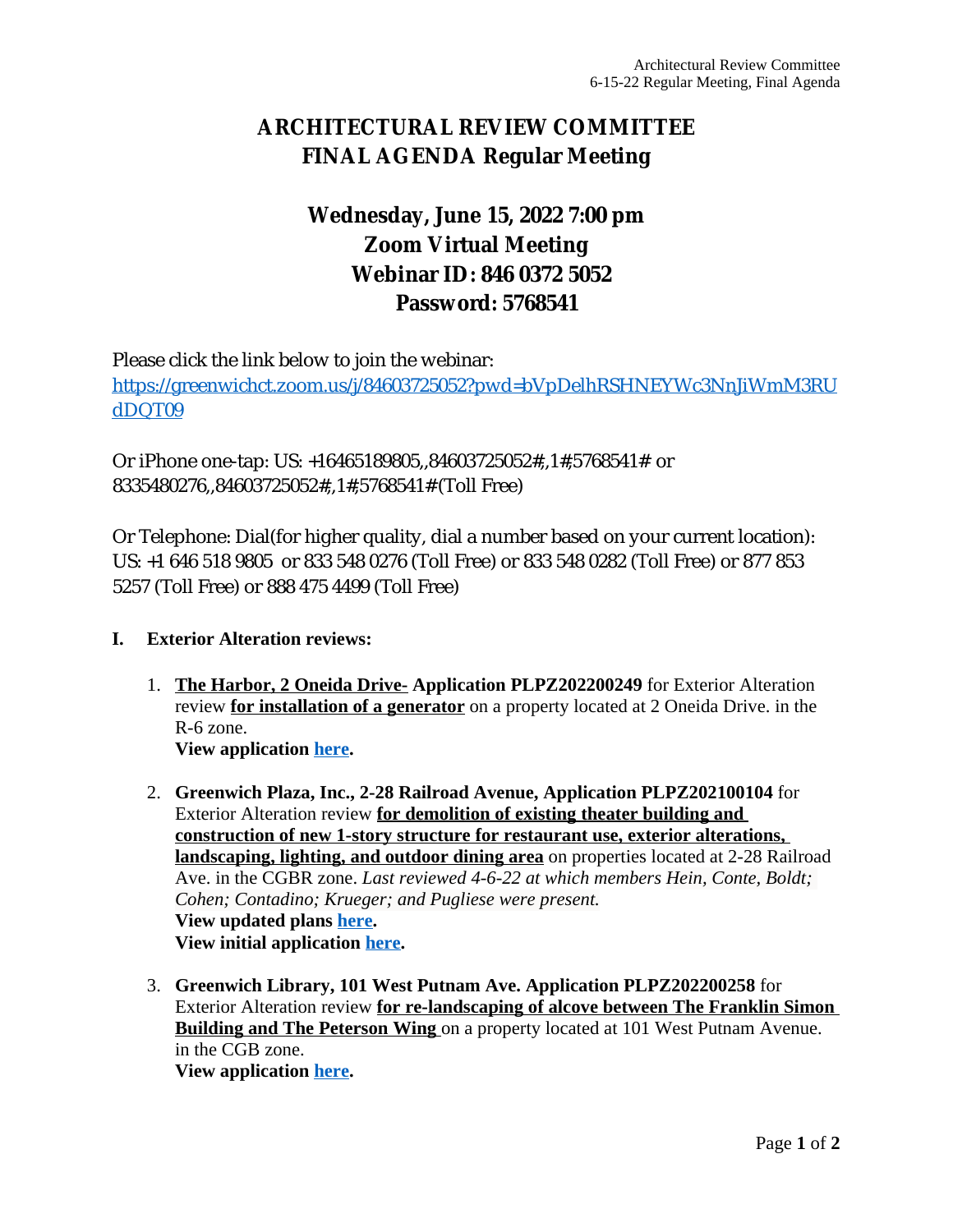4. **Milbrook Club, 61 Woodside Drive, Application PLPZ202200274** for Exterior Alteration review **for demolition and reconstruction of tennis shop along with landscaping and lighting** on a property located at 61 Woodside Drive in the R-20 zone. **View application [here](https://www.greenwichct.gov/DocumentCenter/View/31481/61-Woodside-Dr-The-Milbrook-Club-PLPZ202200274).**

#### **II. Committee Business:**

1. Any business.

*The Town complies with all applicable federal and state laws regarding non-discrimination, equal opportunity, affirmative action, and providing reasonable accommodations for persons with disabilities. If you require an accommodation to participate, please contact the Commissioner of Human Services at 203-622-3800 or [demetria.nelson@greenwichct.org](mailto:demetria.nelson@greenwichct.org) as soon as possible in advance of the event.*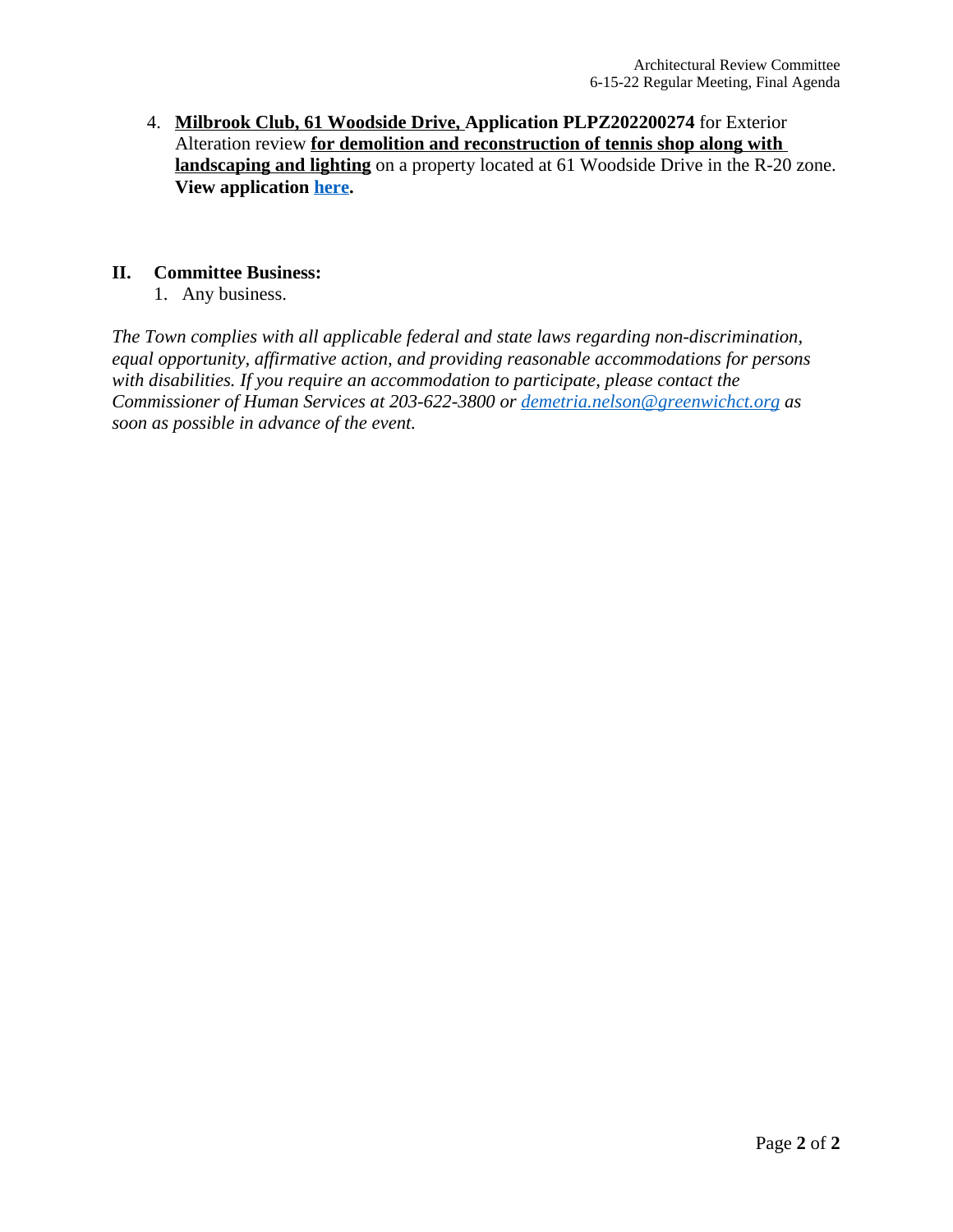# **ARCHITECTURAL REVIEW COMMITTEE FINAL AGENDA revised Regular Meeting**

# **Wednesday, June 15, 2022 7:00 pm Zoom Virtual Meeting Webinar ID: 846 0372 5052 Password: 5768541**

Please click the link below to join the webinar: [https://greenwichct.zoom.us/j/84603725052?pwd=bVpDelhRSHNEYWc3NnJiWmM3RU](https://greenwichct.zoom.us/j/84603725052?pwd=bVpDelhRSHNEYWc3NnJiWmM3RUdDQT09) dDQT09

Or iPhone one-tap: US: +16465189805,,84603725052#,,1#,5768541# or 8335480276,,84603725052#,,1#,5768541# (Toll Free)

Or Telephone: Dial(for higher quality, dial a number based on your current location): US: +1 646 518 9805 or 833 548 0276 (Toll Free) or 833 548 0282 (Toll Free) or 877 853 5257 (Toll Free) or 888 475 4499 (Toll Free)

### **I. Sign/ Awning reviews**

1. **Sutton Land LLC, 315 Greenwich Avenue PLPZ 2022 00243** for a Sign/Awning review for **one new awning with signage** on a property located at 315 Greenwich Avenue in the CGBR zone. **View application [here](https://www.greenwichct.gov/DocumentCenter/View/31284/315-Greenwich-Avenue---PLPZ202200243).**

### **II. Exterior Alteration reviews:**

1. **The Harbor, 2 Oneida Drive- Application PLPZ202200249** for Exterior Alteration review **for installation of a generator** on a property located at 2 Oneida Drive. in the R-6 zone.

**View application [here.](https://www.greenwichct.gov/DocumentCenter/View/31479/2-Oneida-Dr-generator-PLPZ202200249)**

2. **Greenwich Plaza, Inc., 2-28 Railroad Avenue, Application PLPZ202100104** for Exterior Alteration review **for demolition of existing theater building and construction of new 1-story structure for restaurant use, exterior alterations, landscaping, lighting, and outdoor dining area** on properties located at 2-28 Railroad Ave. in the CGBR zone. *Last reviewed 4-6-22 at which members Hein, Conte, Boldt; Cohen; Contadino; Krueger; and Pugliese were present.*

**View updated plans [here](https://www.greenwichct.gov/DocumentCenter/View/31480/2-28-Railroad-Ave-Gwich-Station-PLPZ202200104). View initial application [here.](https://www.greenwichct.gov/DocumentCenter/View/29454/2-28-RR-Ave-PLPZ-202200104)**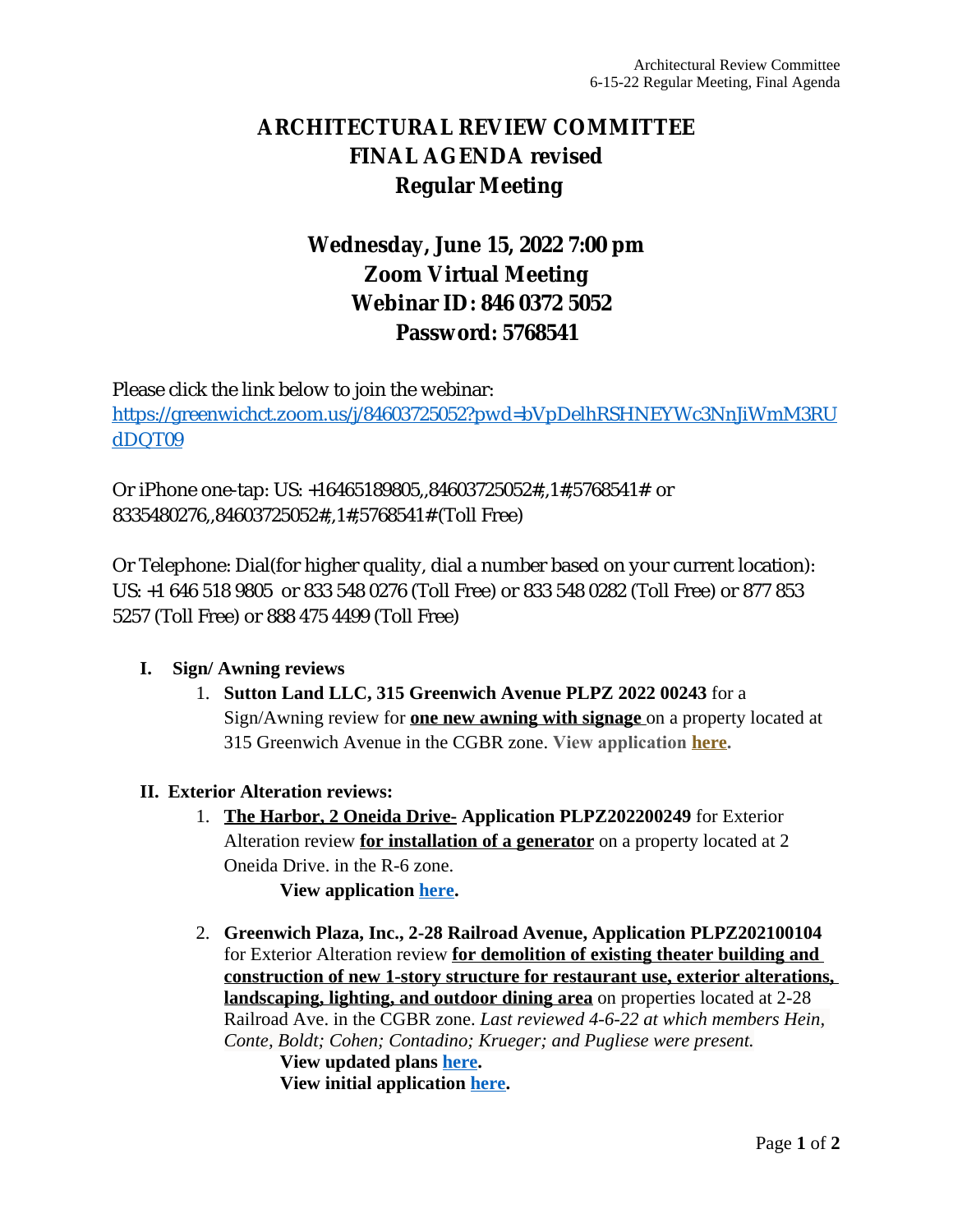- 3. **Greenwich Library, 101 West Putnam Ave. Application PLPZ202200258** for Exterior Alteration review **for re-landscaping of alcove between The Franklin Simon Building and The Peterson Wing on a property located at 101 West** Putnam Avenue. in the CGB zone. **View application [here.](https://www.greenwichct.gov/DocumentCenter/View/31482/101-West-Putnam-Ave-Gwich-Library-PLPZ202200258)**
- 4. **Milbrook Club, 61 Woodside Drive, Application PLPZ202200274** for Exterior Alteration review **for demolition and reconstruction of tennis shop along with landscaping and lighting** on a property located at 61 Woodside Drive in the R-20 zone.

**View application [here.](https://www.greenwichct.gov/DocumentCenter/View/31481/61-Woodside-Dr-The-Milbrook-Club-PLPZ202200274)**

### **I. Committee Business:**

1. Any business.

*The Town complies with all applicable federal and state laws regarding non-discrimination, equal opportunity, affirmative action, and providing reasonable accommodations for persons with disabilities. If you require an accommodation to participate, please contact the Commissioner of Human Services at 203-622-3800 or [demetria.nelson@greenwichct.org](mailto:demetria.nelson@greenwichct.org) as soon as possible in advance of the event.*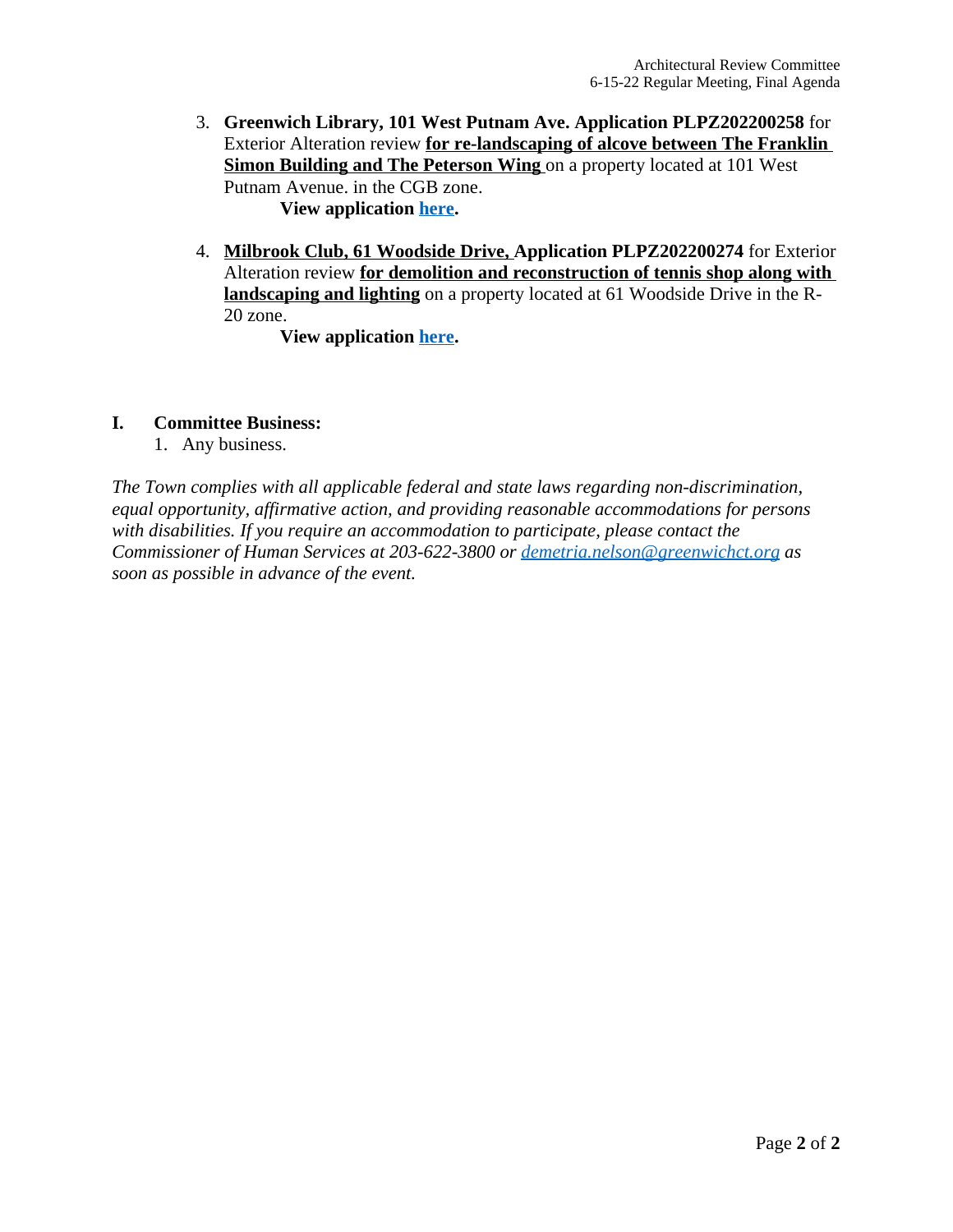### **ARCHITECTURAL REVIEW COMMITTEE ACTION AGENDA**

## **Wednesday, June 15, 2022 7:00pm – 9:52pm Zoom Virtual Meeting Webinar ID: 846 0372 5052 Password: 5768541**

*Please click [here](https://www.greenwichct.gov/DocumentCenter/View/31549/2022_06_15_ARC_Meeting_Audio); to listen to the audio recording file (.[m4a](https://www.greenwichct.gov/DocumentCenter/View/31549/2022_06_15_ARC_Meeting_Audio)) of the entire meeting. Please click [here;](https://www.greenwichct.gov/DocumentCenter/View/31550/2022_06_15_ARC_Meeting_Transcript) to read the transcribed audio file [\(.txt](https://www.greenwichct.gov/DocumentCenter/View/31550/2022_06_15_ARC_Meeting_Transcript)) of the entire meeting*

**Members Present:** Richard Hein, Chairperson; John Conte, Vice-Chairperson; Graziano Meniconi, Secretary; Rhonda Cohen; Louis Contadino; and Leander Krueger

**Staff Present:** Marisa Anastasio, Senior Planner; and Jacalyn Pruitt, Planner II

### **I. Sign/ Awning reviews**

1. **Sutton Land LLC, 315 Greenwich Avenue PLPZ 2022 00243** for a Sign/Awning review for **one new awning with signage** on a property located at 315 Greenwich Avenue in the CGBR zone. **View application [here](https://www.greenwichct.gov/DocumentCenter/View/31284/315-Greenwich-Avenue---PLPZ202200243).**

*Decision Status:* **approved as submitted** *Motion:* Cohen *Second:* Hein Vote: 6-0 unanimous

### **II. Exterior Alteration reviews:**

1. **The Harbor, 2 Oneida Drive- Application PLPZ202200249** for Exterior Alteration review **for installation of a generator** on a property located at 2 Oneida Drive. in the R-6 zone.

**View application [here.](https://www.greenwichct.gov/DocumentCenter/View/31479/2-Oneida-Dr-generator-PLPZ202200249)**

*Decision Status:* **Electronic Return (email pdf plans to [Marisa.Anastasio@greenwichct.org](mailto:Marisa.Anastasio@greenwichct.org) )** *Motion:* Conte *Second:* Hein Vote: 6-0 unanimous

#### **The applicant to submit revise plans to address the following notes:**

- a. To move the generator location approximately 12-feet to the right of the stairs, from street view. The intent is for the generator to be hidden from street view from the existing site plantings.
- b. No additional plantings are needed with this adjusted location.
- 2. **Greenwich Plaza, Inc., 2-28 Railroad Avenue, Application PLPZ202100104** for Exterior Alteration review **for demolition of existing theater building and construction of new 1-story structure for restaurant use, exterior alterations, landscaping, lighting, and outdoor dining area** on properties located at 2-28 Railroad Ave. in the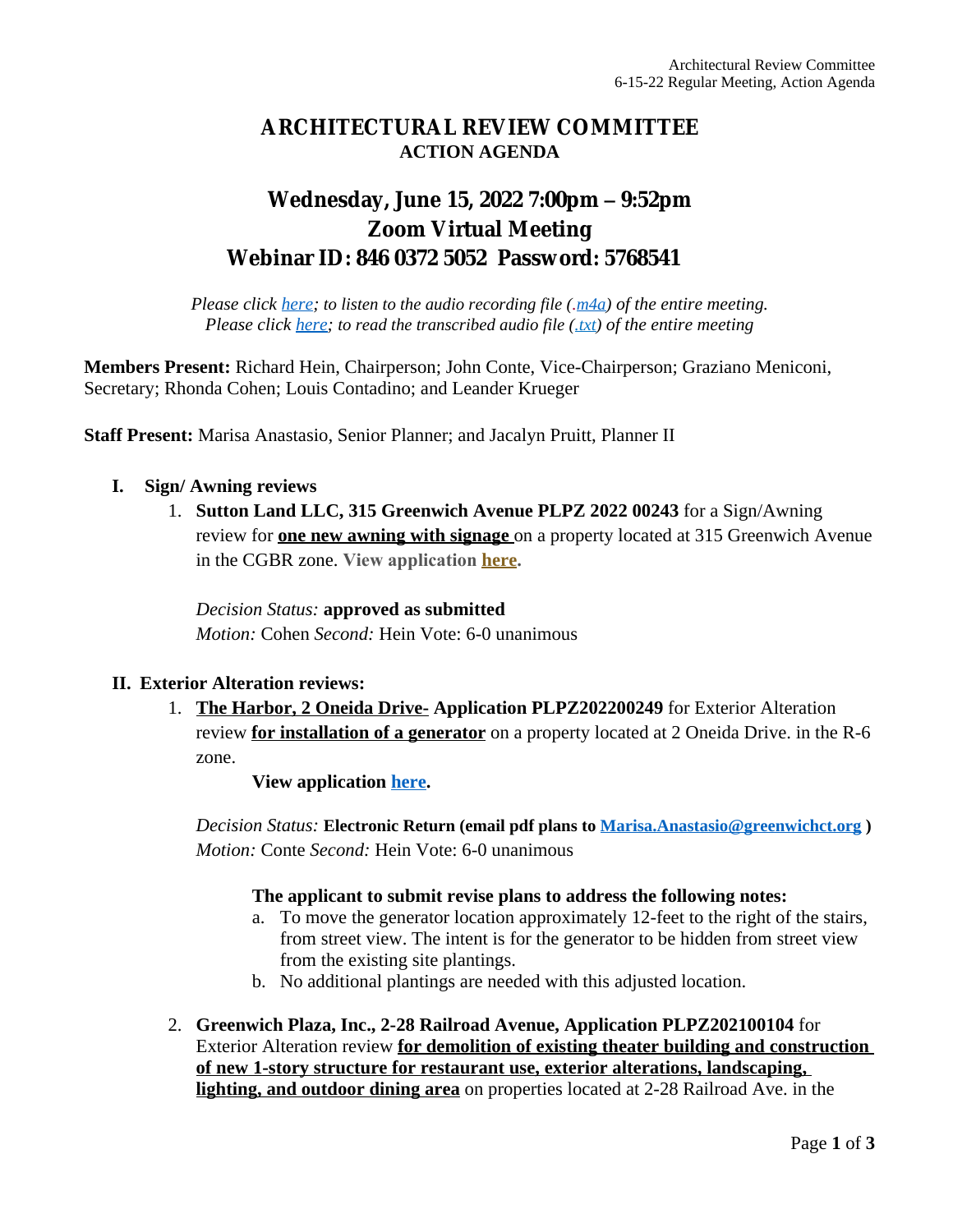CGBR zone. *Last reviewed 4-6-22 at which members Hein, Conte, Boldt; Cohen; Contadino; Krueger; and Pugliese were present.*

### **View updated plans [here](https://www.greenwichct.gov/DocumentCenter/View/31480/2-28-Railroad-Ave-Gwich-Station-PLPZ202200104). View initial application [here.](https://www.greenwichct.gov/DocumentCenter/View/29454/2-28-RR-Ave-PLPZ-202200104)**

#### *Decision Status:* **Does not Return, proceed to the P&Z Commission**

*Motion:* Hein *Second:* Meniconi Vote: 6-0 unanimous

### **ARC made the following motion:**

- a. ARC and the public expressed concerns with the dismal western side of the site. The existing parking lot should be updated / elevated from its current layout/ design / use. ARC further inquired about the Metro North staircase here – are there any plans for updating?
- b. Review the proposed materials and how they are used, i.e. limestone. The Train Station must be rich in texture to highlight its civic importance; it should not look like an office building. All site elements (i.e. planters, plaza, bldg., etc.) and materials to be used in a rich and elevated way. The glass canopy over the train station entrance is an important element.
- c. Utilize Low E glass for the Train Station building to avoid glare / light spillage. Establish cutoff times for the lights/ maximum illumination, to reduce unnecessary night time light.
- d. Evaluate the stairs /walkways / landing on the eastern outdoor area can walkways be widened – can stair landings be better configured?
- e. A signage program for the retail shops should be developed and incorporated into the design.
- f. Utilize tree grates instead of boxes to increase walkability of the sidewalks, and to help trees thrive; and utilize available planting tech such as silva cell.
- g. The (purple) liriope planting bed should incorporate a vertical element, like the sculpture shown in one of the renderings.
- h. Any additional proposed lighting should be submitted for further review.
- i. ARC would like the applicant to return sometime between Design Development and Construction Drawing sets for additional input. The P&Z Commission to determine when the applicant should return to ARC in their motion.
- 3. **Greenwich Library, 101 West Putnam Ave. Application PLPZ202200258** for Exterior Alteration review **for re-landscaping of alcove between The Franklin Simon Building and The Peterson Wing** on a property located at 101 West Putnam Avenue. in the CGB zone.

### **View application [here.](https://www.greenwichct.gov/DocumentCenter/View/31482/101-West-Putnam-Ave-Gwich-Library-PLPZ202200258)**

Decision Status: **Approved as submitted** Motion: Conte Second: Hein Vote: 6-0 unanimous